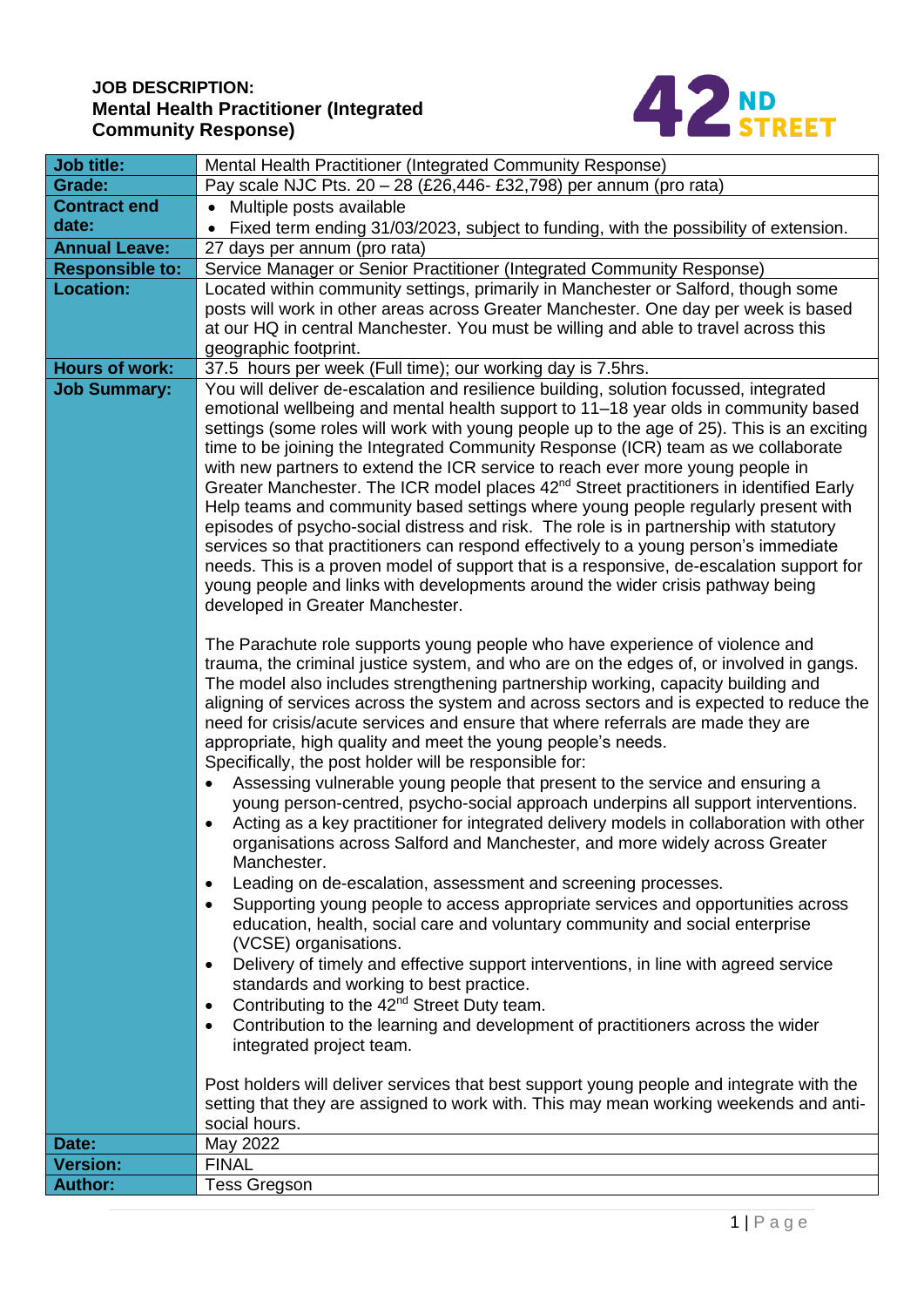### **KEY TASKS**

### **1. CLINICAL:**

- 1.1. Accept referrals via agreed protocols within the service
- 1.2 Conduct de-escalation meetings with young people, mostly face to face, but where necessary over the telephone.
- 1.3. Work with young people to identify and access suitable and timely support across health, social care and VCSE services
- 1.4. As part of the  $42<sup>nd</sup>$  Street Duty team make decisions on suitability of referrals, participate in 42<sup>nd</sup> Street's referral screening process, refer unsuitable clients on to the relevant service or direct inappropriate referrals back to the referral source as necessary.
- 1.5. Formulate, implement and deliver intervention plans with young people and partners.
- 1.6. Use highly developed communication skills in working with young people to understand their personal and often very sensitive difficulties and where appropriate advocate with them and on their behalf.
- 1.7. Exercise autonomous, professional responsibility for the assessment and therapeutic support of young people in line with the service.
- 1.8. Educate and involve family members and others in project settings where appropriate, conveying relevant information with sensitivity and in easily understood language.
- 1.9. Adhere to an agreed activity contract relating to the number of therapeutic sessions offered, and sessions delivered per week in order to minimise waiting times and ensure that support remains accessible and convenient.
- 1.10. Attend multi-disciplinary meetings and support the workforce development across the project
- 1.11. Complete all requirements relating to data collection within the service and support others where necessary.
- 1.12. Keep coherent records of all therapeutic activity in line with service protocols and support others to do the same.
- 1.13. Work closely with other members of the pilot team, in specific identified settings, across  $42<sup>nd</sup>$  Street and across the wider pilot, ensuring appropriate step-up and stepdown arrangements are in place to maintain a stepped care approach.
- 1.14. Liaise with other health and social care staff from a range of agencies in the support of young people, ensuring integrated and joined up care plans centred around young people's needs
- 1.15. Use supervision to reflect and identify areas for personal and professional development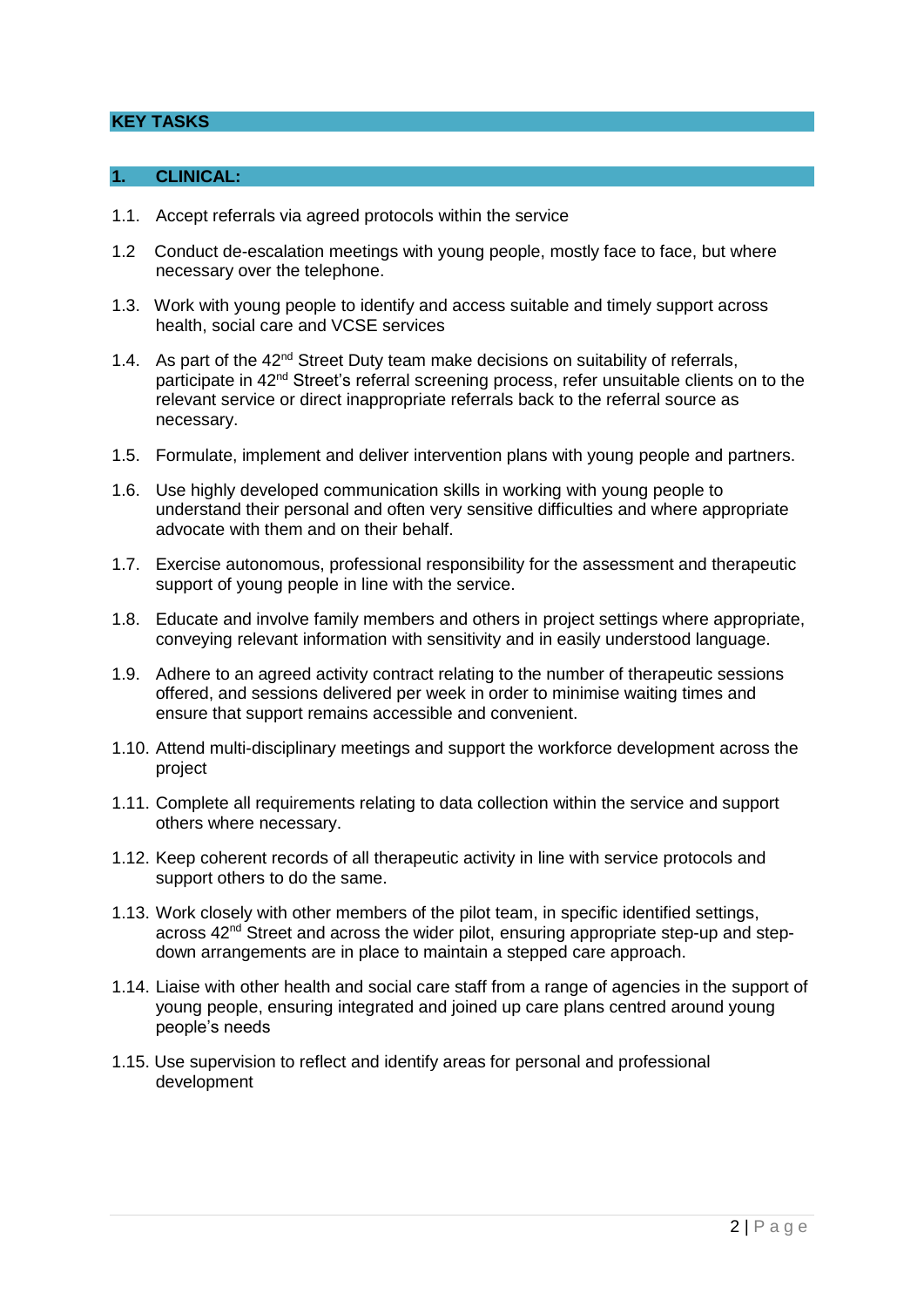#### **2.0 PROFESSIONAL**

- 2.1. Ensure the maintenance of standards of practice according to 42<sup>nd</sup> Street and any regulating, professional and accrediting bodies (e.g. BPS, UKCP, BABCP).
- 2.2. Ensure that young people's confidentiality is protected at all times.
- 2.3. Ensure clear professional objectives are identified, discussed and reviewed on a regular basis as part of continuing professional development (CPD).
- 2.4. Attend external clinical, internal managerial supervision and team meetings on a regular basis as agreed with Manager.
- 2.5. Participate in individual performance review and respond to agreed objectives and contribute to the performance review/management of colleagues where appropriate.
- 2.6. Keep up to date all records
- 2.7. Attend relevant conferences / workshops and training in line with identified professional objectives.

## **3. Shared with all workers:**

- 3.1 To ensure that the values and principles underlying the organisation's mental health and emotional well-being support with young people are maintained and developed. These include an active commitment to anti-discriminatory practice and to ensuring that services are accessible to those young people who are often excluded from such services, for example, black young people, disabled young people, gay, lesbian, bisexual and trans young people.
- 3.2 To contribute to ensuring that young people have a voice within  $42<sup>nd</sup>$  Street to effectively influence internal practice and policy and practice and policy at a local, regional and national level
- 3.3 To be aware of and ensure compliance with legal requirements and internal policies with particular reference to information governance, data protection, confidentiality, health and safety, and safeguarding children and vulnerable adults.
- 3.4 Ensure the maintenance of standards of practice according to 42nd Street and any regulating, professional and accrediting bodies (e.g. BPS, BACP, HCPC, HSCIC, UKCP, BABCP).
- 3.5 To contribute to the development of  $42<sup>nd</sup>$  Street through active involvement in team meetings, consultations and other relevant systems and structures.
- 3.6 To maintain all relevant information systems including monitoring, recording and personnel systems.
- 3.7 To be involved in staffing 42<sup>nd</sup> Street's Duty/Co-Worker system.
- 3.8 To participate in managerial and external supervision and have an active involvement in professional development opportunities at 42<sup>nd</sup> Street
- 3.9 To maintain safe systems of work at all times and take care of your own safety, and that of colleagues and others who may be affected by your activities.
- 3.10 To undertake any other duties that may be required which are commensurate with your role.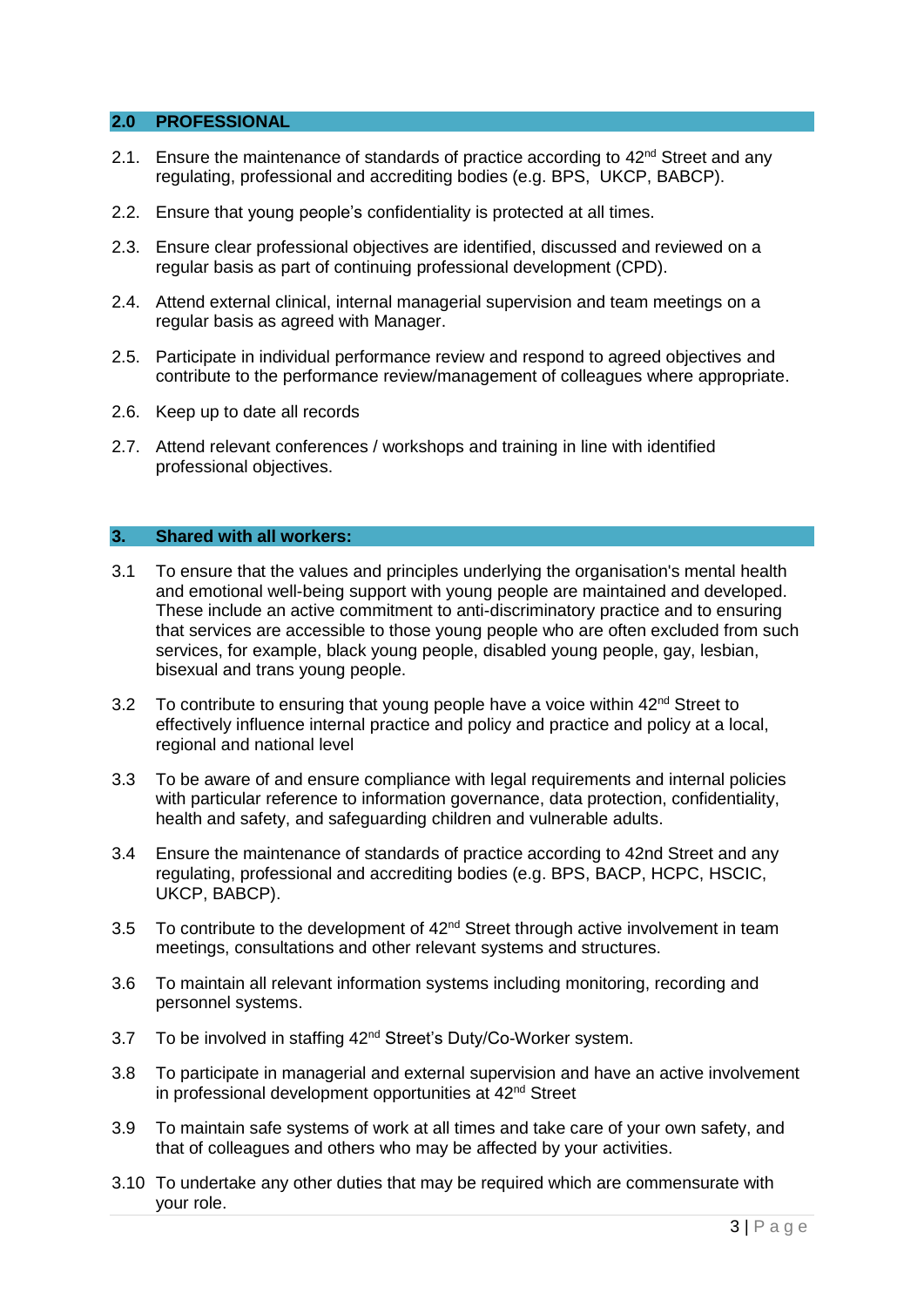- 3.11 To undertake any requests made by the Management Team at  $42<sup>nd</sup>$  Street that is relevant to this post.
- 3.12 To provide some of your work at times other than office hours so that the service is accessible. This means regular evenings until 7.30pm (up to two per week) and some weekends.

*This is not an exhaustive list of duties, only a general guide to the post. In consultation with the post-holder, the duties may change from time to time to reflect the changing needs of the service.*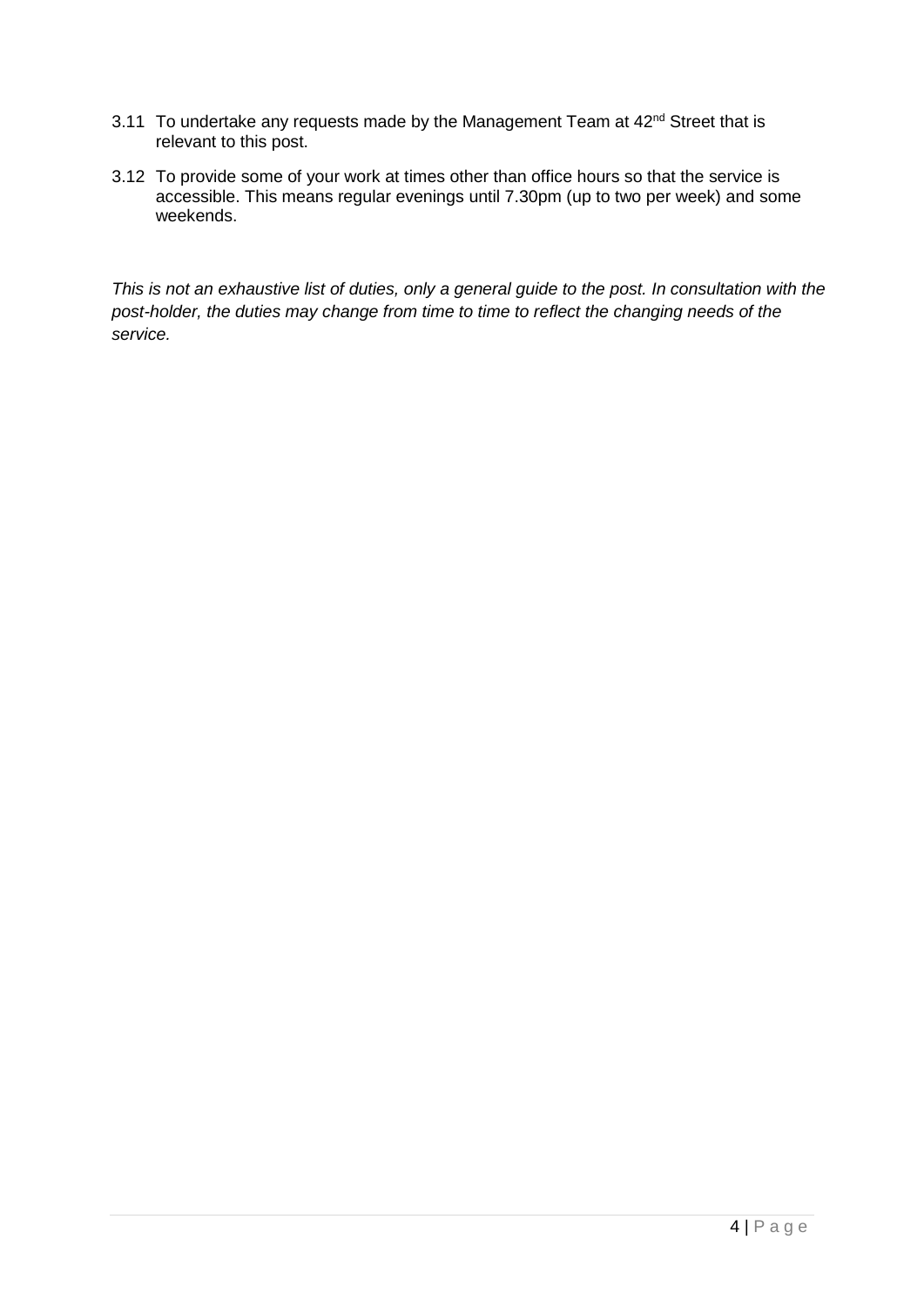# **Mental Health Practitioner (Integrated Community PERSON SPECIFICATION: Response)**



**Note to applicants:** The ideal post holder should meet all the essential requirements detailed below. Consideration will be given to desirable requirements if there are more than 6 candidates who meet all the essential requirements. With reference to the requirements under **item 5** where it is referenced 'application' it is sufficient to **indicate agreement** to commit to the identified professional areas.

|     | <b>SELECTION CRITERIA</b>                                                                                                                                         | <b>METHOD OF</b><br><b>ASSESSMENT</b>                 | <b>ESSENTIAL</b>          | <b>DESIRABLE</b> |  |
|-----|-------------------------------------------------------------------------------------------------------------------------------------------------------------------|-------------------------------------------------------|---------------------------|------------------|--|
|     |                                                                                                                                                                   |                                                       |                           |                  |  |
| 1.0 | <b>Training, Qualifications &amp; Experience</b>                                                                                                                  |                                                       |                           |                  |  |
|     | The successful candidate will have:                                                                                                                               |                                                       |                           |                  |  |
| 1.1 | A relevant professional qualification in<br>counselling, therapy, youth work, social work or 3<br>years' professional experience of working with<br>young people. | $\checkmark$ Application                              | X                         |                  |  |
| 1.2 | Experience of assessing the needs of young<br>people from diverse backgrounds.                                                                                    | $\checkmark$ Application<br>$\checkmark$ Interview    | $\boldsymbol{\mathsf{X}}$ |                  |  |
| 1.3 | Experience of supporting young people who are<br>distressed and need support to remain safe and<br>to reduce risky behaviours and thoughts.                       | $\checkmark$ Application<br>$\checkmark$ Interview    | $\boldsymbol{\mathsf{X}}$ |                  |  |
| 1.4 | Experience of working with vulnerable young<br>people with complex lives and/or with mental<br>health difficulties.                                               | $\checkmark$ Application<br>$\checkmark$ Interview    | $\boldsymbol{\mathsf{X}}$ |                  |  |
| 1.5 | Experience of working alongside young people to<br>plan, develop and evaluate support plans, using<br>young person-centred approaches.                            | $\checkmark$ Application<br>$\checkmark$ Interview    | X                         |                  |  |
| 1.6 | Experience in working closely with a variety of<br>multi-disciplinary professionals across agencies<br>and sectors.                                               | $\checkmark$ Application<br>$\checkmark$ Interview    | X                         |                  |  |
| 1.7 | Experience of delivering training to multi-<br>disciplinary teams.                                                                                                | Application<br>✓<br>$\checkmark$ Interview            |                           | X                |  |
| 2.0 | <b>Knowledge</b>                                                                                                                                                  |                                                       |                           |                  |  |
|     | The successful candidate will be able to demonstrate knowledge and understanding of:                                                                              |                                                       |                           |                  |  |
| 2.1 | Understanding the needs of young people<br>including an awareness of issues of diversity and<br>the social and cultural context of their lives.                   | $\checkmark$ Application<br>$\checkmark$ Interview    | X                         |                  |  |
| 2.2 | Knowledge of the broad issues surrounding<br>emotional wellbeing / mental health services for<br>young people.                                                    | $\checkmark$ Application<br>$\checkmark$ Interview    | X                         |                  |  |
| 2.3 | Proficient ICT skills including use of Microsoft<br>Office applications.                                                                                          | $\checkmark$ Application                              | X                         |                  |  |
| 2.4 | A working understanding of risk management<br>including safeguarding, confidentiality and data<br>protection.                                                     | $\checkmark$ Application<br>Interview                 | X                         |                  |  |
| 3.0 | <b>Skills &amp; Abilities</b>                                                                                                                                     |                                                       |                           |                  |  |
|     | The successful candidate will be able to:                                                                                                                         |                                                       |                           |                  |  |
| 3.1 | Engage young people individually and in groups<br>using creative and young person centred<br>methods, models and processes.                                       | $\checkmark$ Application<br>$\checkmark$ Interview    | X                         |                  |  |
| 3.2 | Liaise with and develop key relationships with<br>partners and colleagues.                                                                                        | Application<br>✓<br>$\checkmark$ Interview            | X                         |                  |  |
| 3.3 | Work in a way that engages and demonstrates<br>consistent commitment to issues of equality and<br>diversity.                                                      | $\checkmark$ Application<br>Interview<br>$\checkmark$ | X                         |                  |  |
| 3.4 | Communicate positively, effectively and                                                                                                                           | ✓<br>Application                                      | X                         |                  |  |